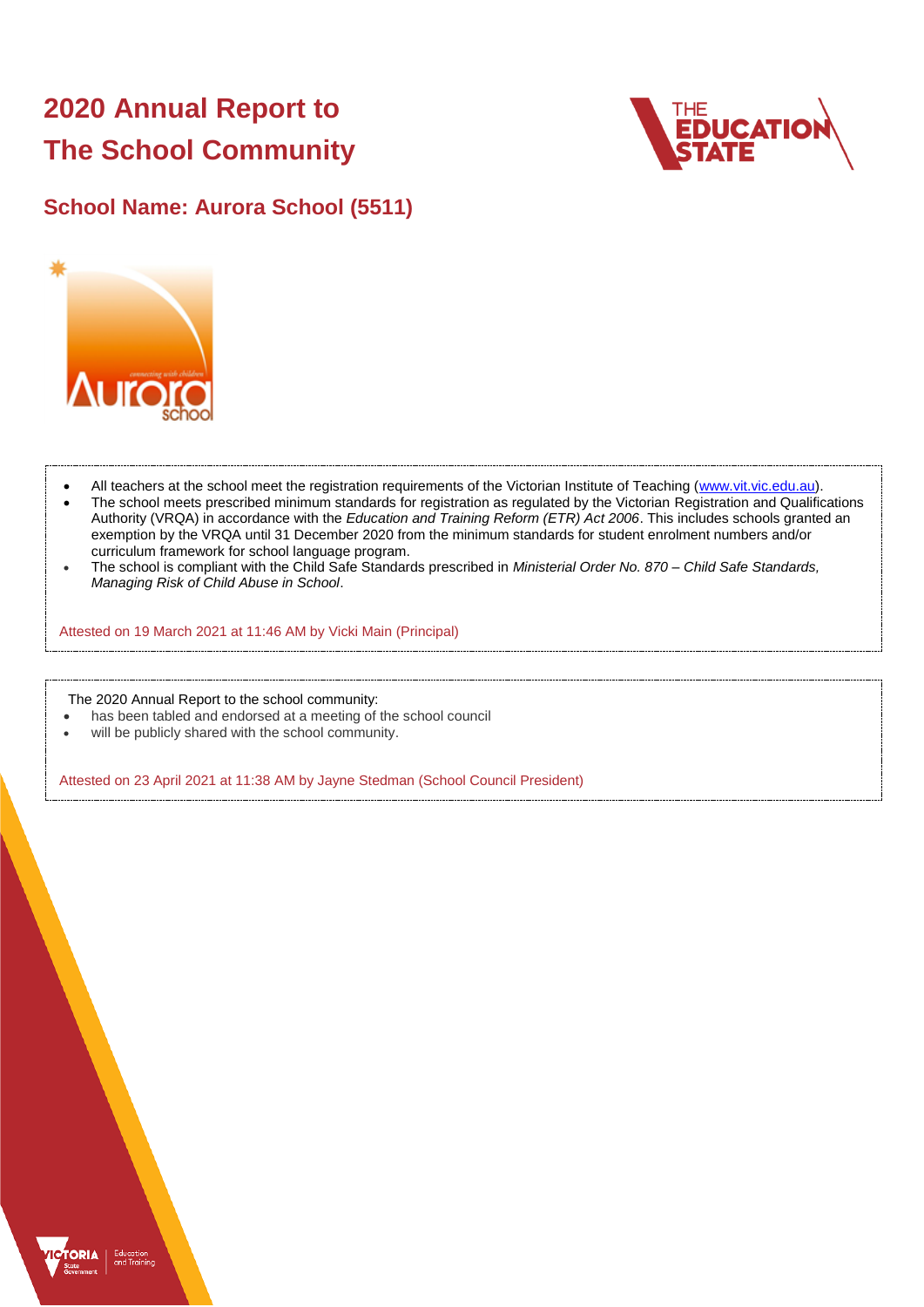

## How to read the Annual Report

#### What has changed for the 2020 Annual Report?

#### **Improved appearance**

The appearance of the Performance Summary has been updated to more clearly represent information and to assist interpretation and comparison of individual school's data with state averages.

#### **School performance data**

The Victorian community's experience of COVID-19, including remote and flexible learning, had a significant impact on normal school operations. This impacted the conduct of assessments and surveys. Readers should be aware of this when interpreting the Performance Summary.

For example, in 2020 school-based surveys ran under changed circumstances. Absence data may have been influenced by local processes and procedures adopted in response to remote and flexible learning.

Schools should keep this in mind when using this data for planning and evaluation purposes.

#### What does the *'About Our School'* section refer to?

The About Our School section provides a brief background on the school, an outline of the school's performance over the year and future directions.

The 'School Context' describes the school's vision, values and purpose. Details include the school's geographic location, size and structure, social characteristics, enrolment characteristics and special programs.

The 'Framework for Improving Student Outcomes (FISO)' section includes the improvement initiatives the school has selected and the progress they have made towards achieving them.

#### What does the *'Performance Summary'* section of this report refer to?

The Performance Summary includes the following:

#### **School Profile**

- student enrolment information
- the school's 'Student Family Occupation and Education' category
- a summary of parent responses in the Parent Opinion Survey, shown against the statewide average for Specialist schools
- school staff responses in the area of School Climate in the School Staff Survey, shown against the statewide average for Specialist schools

#### **Achievement**

English and Mathematics for Teacher Judgements against the curriculum

#### **Engagement**

Student attendance and engagement at school, including:

how many exiting students go on to further studies or full-time work

Results are displayed for the latest year and the average of the last four years (where available).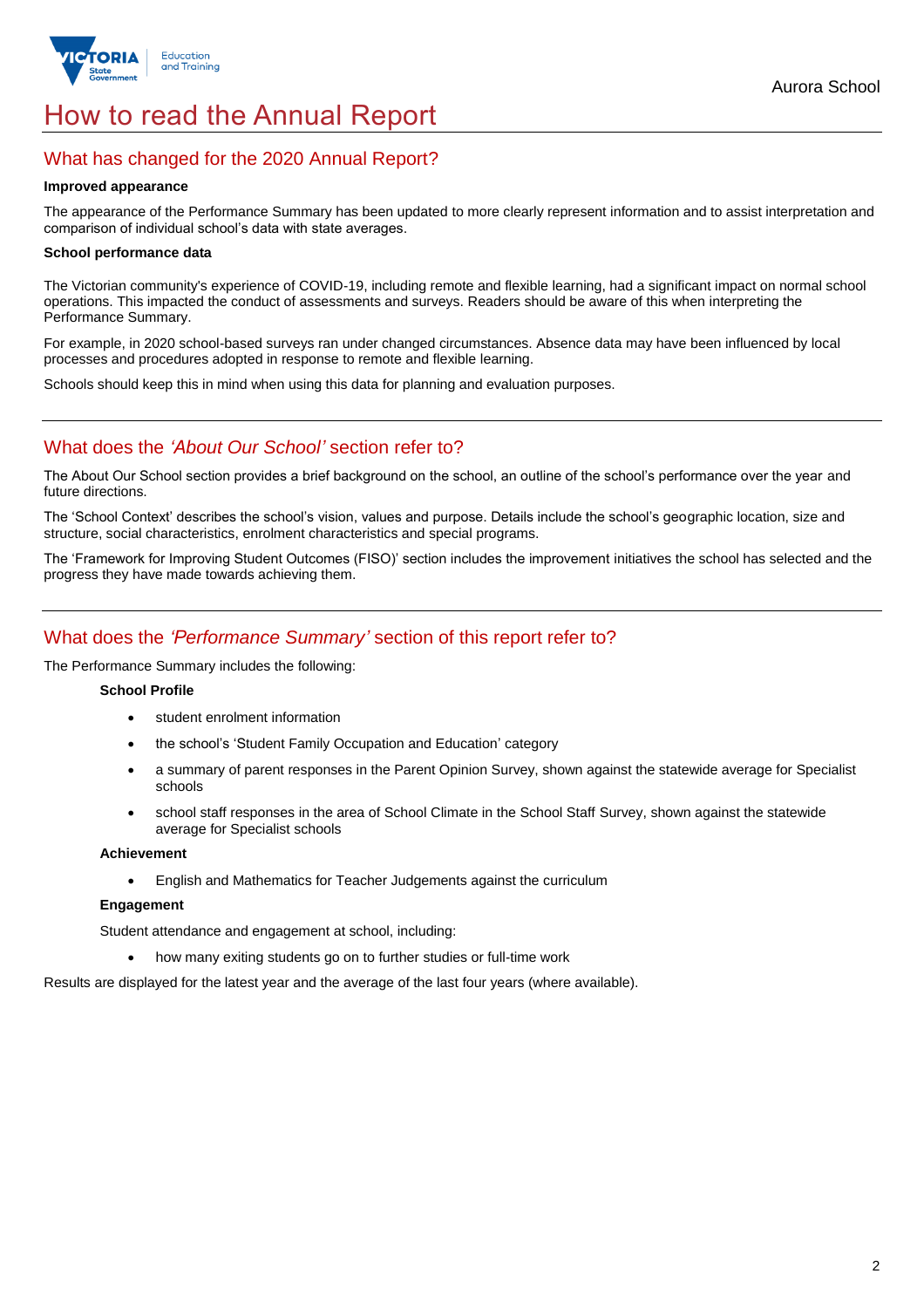

## How to read the Annual Report (continued)

#### What does *'NDP'* or '*NDA*' mean?

'NDP' refers to no data being published for privacy reasons or where there are insufficient underlying data. For example, very low numbers of participants or characteristics that may lead to identification will result in an 'NDP' label. For the 2020 Student Attitudes to School survey, specifically, the similar school group averages are replaced by 'NDP' where less than 50% of schools in a given similar school group did not participate in the 2020 survey.

'NDA' refers to no data being available. Some schools have no data for particular measures due to low enrolments. There may be no students enrolled in some year levels, so school comparisons are not possible.

Note that new schools only have the latest year of data and no comparative data from previous years. The Department also recognises unique circumstances in Specialist, Select Entry, English Language, Community Schools and schools that changed school type recently, where school-to-school comparisons are not appropriate.

#### What is the *'Towards Foundation Level Victorian Curriculum'*?

The Victorian Curriculum is assessed through teacher judgements of student achievement based on classroom learning.

The 'Towards Foundation Level Victorian Curriculum' is integrated directly into the curriculum and is referred to as 'Levels A to D'.

'Levels A to D' may be used for students with a disability or students who may have additional learning needs

'Levels A to D' are not associated with any set age or year level that links chronological age to cognitive progress (i.e. there is no age expected standard of achievement for 'Levels A to D').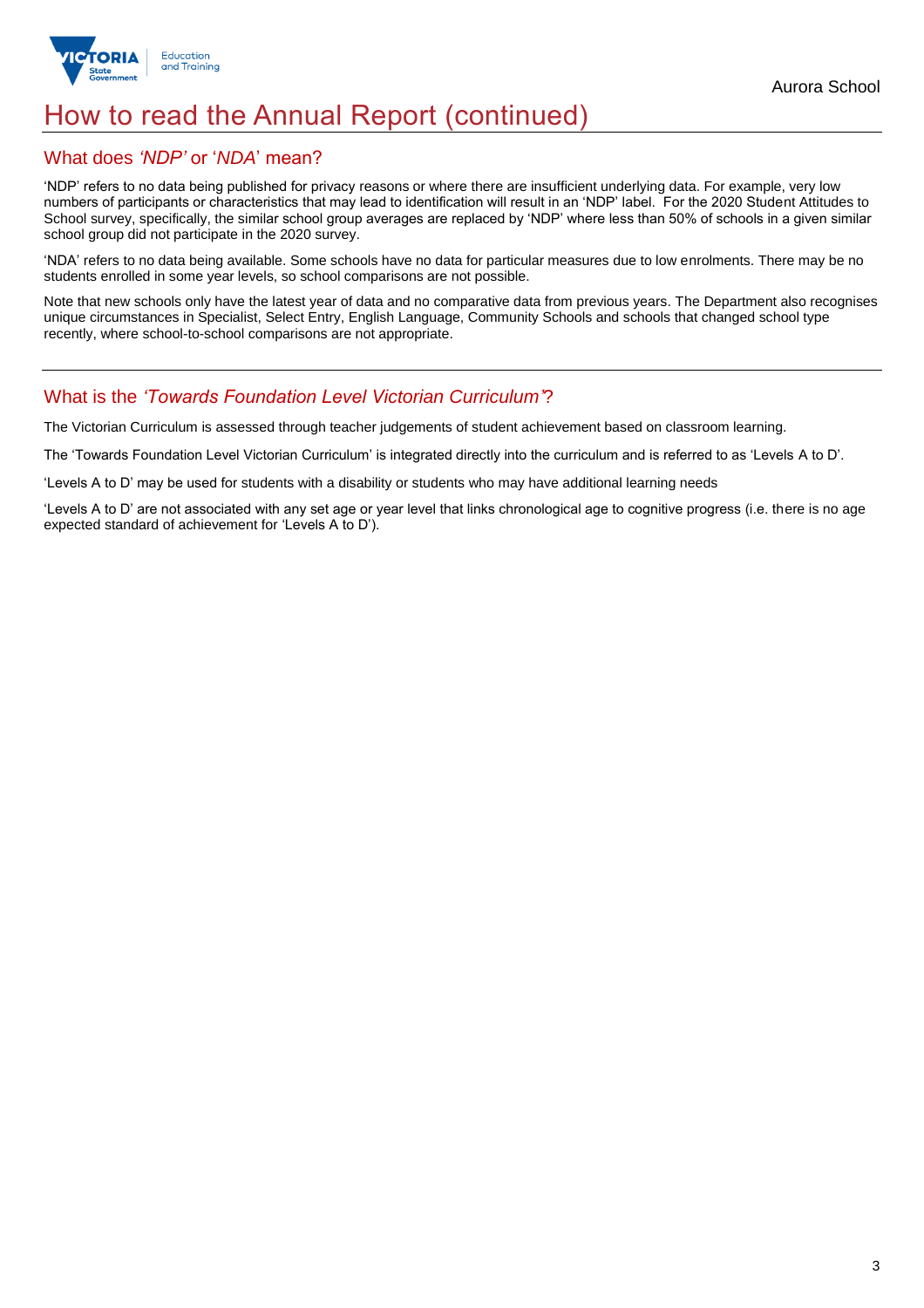

## **About Our School**

#### **School context**

Aurora School is a vital educational organization that provides optimal learning environments for young Deaf and Deafblind children and their families across the State of Victoria.

We deliver quality educational programs aimed to maximize the achievement of deaf and deafblind children and to support parents and families.

Communication, Language and Literacy, through a bilingual English/Auslan approach, form the foundation of programs that support each child's development. Our programs are informed by the Victorian Early Years Learning and Development Framework (VEYLDF), the Early Years Learning Framework for Australia - Belonging Being and Becoming (EYLF), and The Victorian Curriculum. For children with additional disabilities programs are based on learning pathways using the Victorian Abilities Based Learning and Education Support (ABLES) materials. In addition, our Early Intervention team, work within the Family Partnership Framework Model and use the Best Practices in Family Centered Early Intervention for Children Who Are Deaf or Hard of Hearing - An international consensus statement as their quality improvement tool.

Aurora has 61 staff (equivalent to 48.7 full-time); 3.0 Principal Class; 26.0 teachers, 32.0 Education Support Staff. By December 2020 Aurora School had 49 children enrolled in the onsite program at Blackburn South and 252 families enrolled in Early Intervention across the State. Aurora has continued to increase in numbers both the Early Intervention and Early Education programs. Aurora provides onsite and home based programs for children living in metropolitan and regional Victoria.

Early Intervention programs are available for families of children, living anywhere in Victoria, who have a confirmed bilateral hearing loss and who are eligible for the provision of hearing aids or an assistive hearing device. Aurora School Early Intervention offers home based support to deaf children and their families prior to school entry. The overall aim is to assist parents to identify their child's strengths and needs and to help their child develop the language skills necessary to participate in family and community life. We share knowledge and skills with families, provide support and help parents to communicate with their child and encourage their development. Early Intervention staff are based at Blackburn South and at our Sunshine office.

Early Education programs are available for Deaf children from three years of age who have a confirmed moderate to profound bilateral hearing loss, Deaf children with additional needs and Deafblind children with both vision and hearing impairments. The Early Education school based program focuses on a play based developmental pathway, with strong emphasis on the effective use of expressive and receptive language in a Bilingual environment. Departmental transport is provided for children from southern, northern and eastern regions.

The Aurora School Community Kindergarten (ASCK) is thriving as a bilingual kindergarten which combines Aurora children and community children in a vibrant and supportive learning environment. Orchard Grove P.S Foundation children, in partnership with Aurora Foundation children, share aspects of their foundation programs during Terms 2 and 3. A caring and encouraging environment fosters the development of all children according to their individual needs and abilities.

Accommodation is available for country children and their families who access the onsite Early Education programs, Prior to COVID-19 – accommodation had been fully booked during the previous two years, with country parents accessing the accommodation either for part of the week or from Monday to Friday.

Particularly during COVID-19, videoconferencing facilities increased the scope of the school's outreach services. During the 2020 lockdowns Aurora used a range of conferencing strategies to communicate bilingually with families across the state. This included daily live group and individual sessions developed by teachers, education support staff and the therapy team. Our psychologists and social workers also provided essential wellbeing support across many sectors. In 2021 we will re-establish the provision of weekly Auslan classes (LOTE) to two country Primary schools, a program that has been operating now for three years.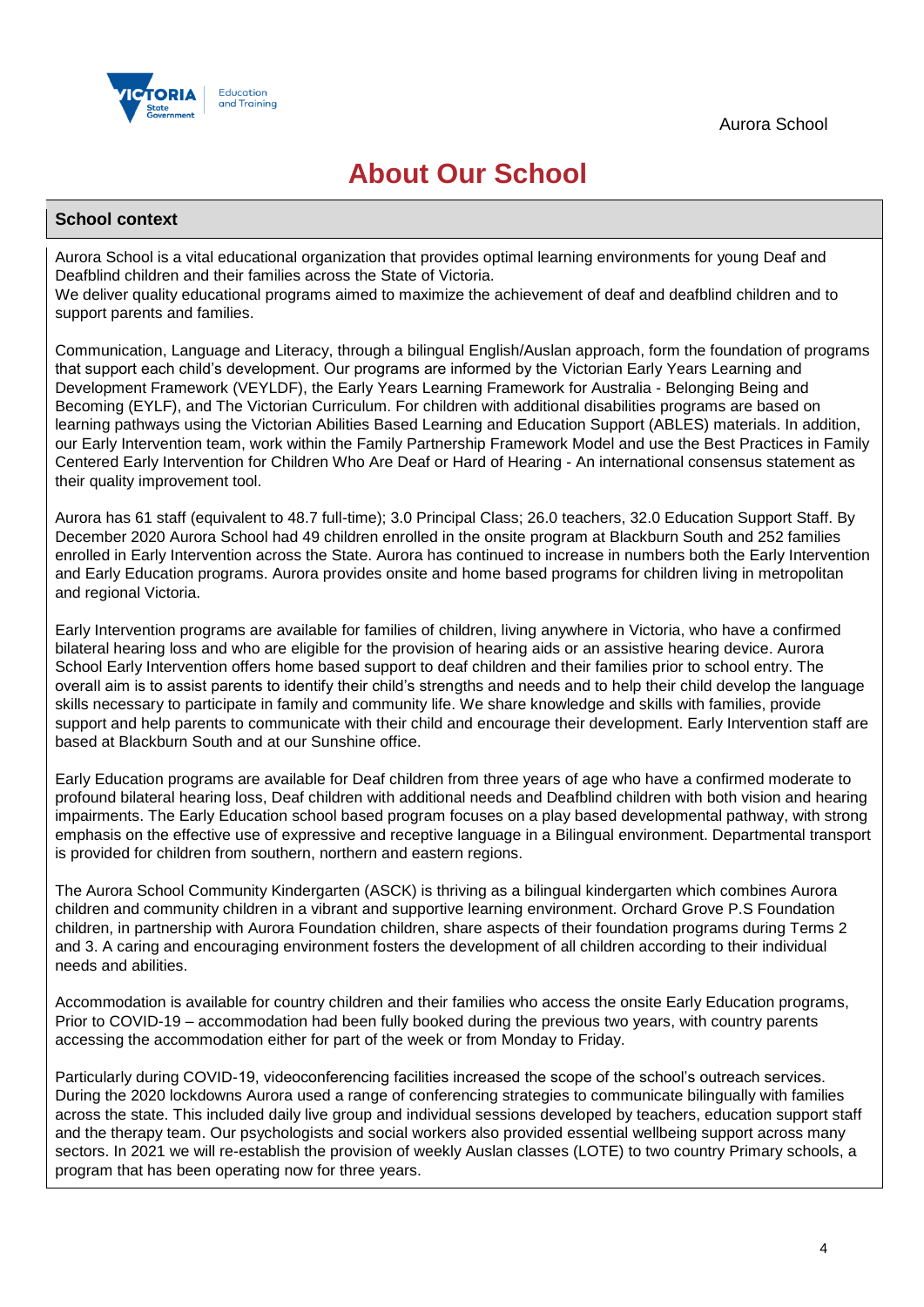

#### **Framework for Improving Student Outcomes (FISO)**

2020 at Aurora School has been a year of adaption to change and the development of new ways of working through online platforms and closer relationships with families. We have made considerable growth in implementing the 'Essential Elements' necessary to form the foundation upon which improvement is built:

1. Documented curriculum plans, assessment and shared pedagogical approaches are evident in both written and conversational forms and have been adapted to an online format.

2. The professional learning program planned for 2020 has been rolled over to 2021 and is more closely aligned with Aurora Schools identified improvement strategies.

3. The Aurora School Leadership Team is the school improvement team that oversees and evaluates the effectiveness and impact of the AIP and has continued to meet throughout 2020.

4. The age of our children means that we need to work together in partnership with families to ensure that both children's and families voices are encouraged so that they can positively contribute to their own learning and school improvement. This has been especially important during 2020 and close partnerships are more evident.

5. Aurora School ensures there is a whole school approach to supporting the health, wellbeing, inclusion and engagement of all our children, families and staff. Children, family and staff wellbeing has been a priority in 2020. 6. There is an increased awareness of and discussion about what moderation of assessment for young children means and looks like and how we go about doing this.

7. Data collection, analysis and evaluation of children's learning is a focus for 2021.

8. As a unique Designated Bilingual School (English and Auslan) for young deaf children and their families, we consistently base our practices and maintain our professional knowledge on well-founded evidence-informed research.

#### **Achievement**

During this most unique year, with COVID-19 impacting on all aspects of the schools operations, the staff at Aurora School have continued to develop their teaching practices and improve and strengthen their knowledge and skills. There has been an increased culture of collaboration and collective responsibility. All staff have worked together to support each other and develop resources in both English and Auslan that are able to be used in both online and faceto-face environments. Staff have considered and effectively used high-impact teaching strategies in response to children's and families learning needs.

Children, families, and their individual and specific needs continue to be at the centre of curriculum planning and educational service delivery. The Leading Teachers and Learning Specialist met weekly with teams, and were available for regular catch-ups with individuals or groups as needed. This support ensured that online sessions continued to focus on VEYLDF, EYLDF, (and where appropriate AusVELS/The Victorian Curriculum, ABLES, and to support communication and language acquisition for young deaf children in line with CASLLS, the Communication Matrix and the Auslan Checklist.

Aurora School has maintained Communities of Practice beyond our individual school through remote attendance at a range of statewide networks, Auslan Teaching via Polycom to Mooroopna North Primary School and Metung Primary School, and through our Early Intervention Statewide support to families, childcare centres and kindergartens.

During 2020, due to COVID-19, much of our support has been through online formats. Our skill level in this area has increased dramatically and all staff have developed new learning and expertise in relation to working with digital media. These experiences have extended our current practices and continue to provide professional challenge and opportunities for reflection for staff and leadership of Aurora School.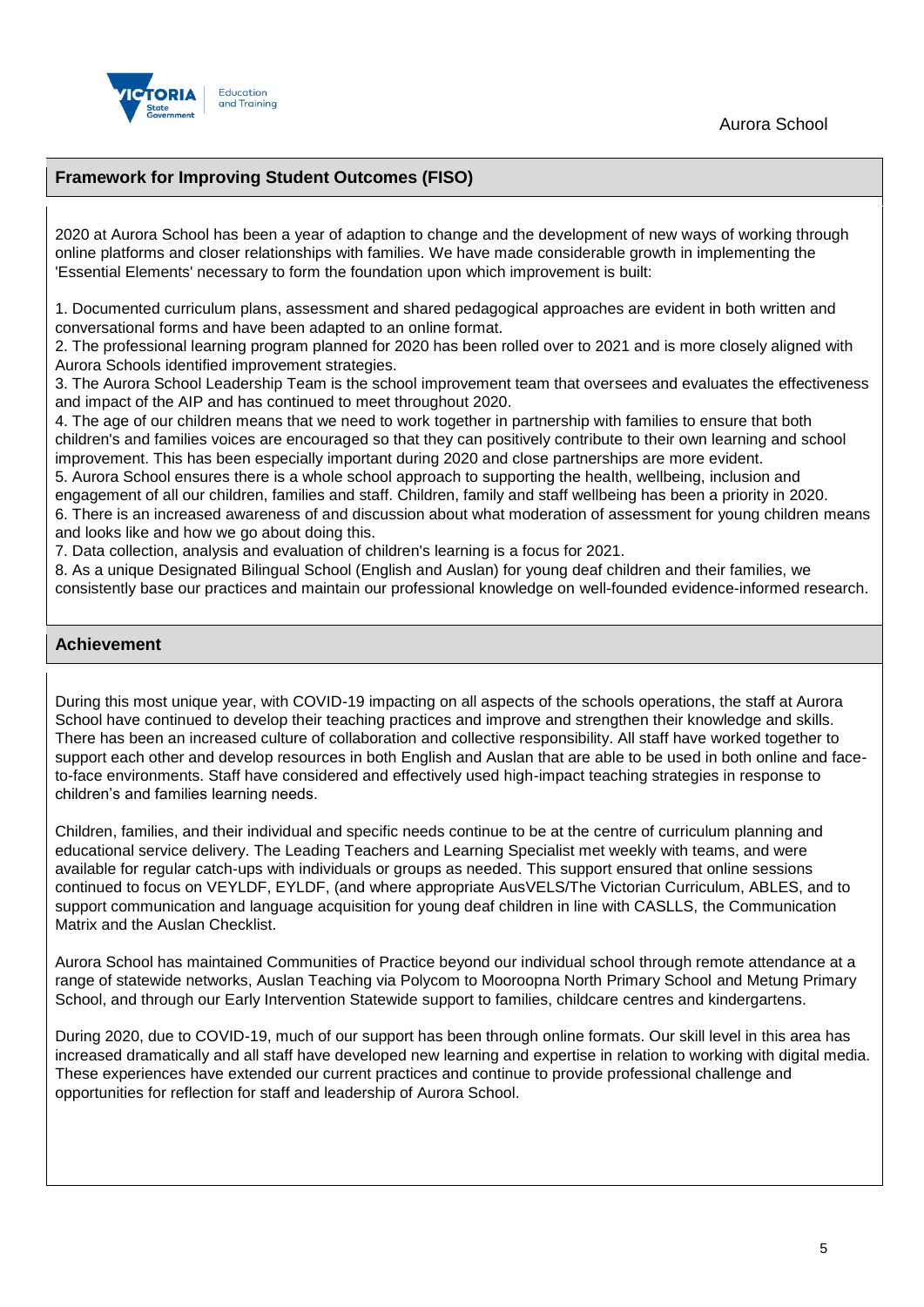

Aurora School

#### **Engagement**

Aurora School staff work together in collaboration with young children and their families to develop programs and experiences that are interesting, personally relevant, and appropriately challenging.

Aurora staff are being encouraged by the leadership teams to have high expectations of young children's learning, and to develop strategies that challenge children at their point of learning need. Aurora staff are also being encouraged to collect robust evidence of learning and use it to target their teaching/family support.

Aurora staff also provide support to families who are at different stages of the grief/acceptance cycle. This means that the support and guidance provided is differentiated to meet individual family needs.

Aurora staff working directly with young children and their families are being supported by the leadership teams to continue to develop effective partnerships with families to further enhance the learning potential of their child. In 2019 the Family Partnership Model of practice was rolled out to all Early Intervention Regular Workers. This model provides and evidence informed framework for working effectively in partnership with families. Supporting fidelity of this model across the Early Intervention program through mentoring will be a major focus for the remainder of this strategic plan cycle.

Aurora School, as a supportive and inclusive school, has plans in place to deliberately foster connectedness and engagement, especially for those children and families who are at risk of falling behind or disengaging with our support programs.

#### **Wellbeing**

Creating a positive and engaging school environment and culture to support optimal learning, is Aurora School's focus for children, families and staff. The unprecedented demands and stress of COVID-19 during 2020 made wellbeing an even greater priority.

The Management and Leadership Teams worked thoughtfully and collaboratively to meet the wellbeing needs of the school community during this time. A plan to maintain regular contact with all children and their families was developed and implemented. Families identified as requiring additional support were referred on to the leadership team and subsequently the wellbeing (psychologists and social workers) team. Children in out of home care, known to child protection or identified as particularly vulnerable were able to attend onsite.

A program to support staff wellbeing was also developed. Weekly small and large team meetings were held. The leadership teams were available every day to provide any additional support identified. Staff were able to access specific wellbeing professional development through the BeYou program that had been introduced the previous year. Leadership provided a wellbeing pack to all staff half way through the first lockdown. Returning to work onsite was also quite challenging so leadership teams needed to be empathic and conscious of each individual's potential anxiety and stress. A compassionate and considered approach was adopted, ensuring all staff concerns were listened to and acted upon.

2020 did enable staff to get to know families more intimately as they were privileged to be invited into their homes. The use of digital platforms has enabled families, especially those that live some distance from the school, to engage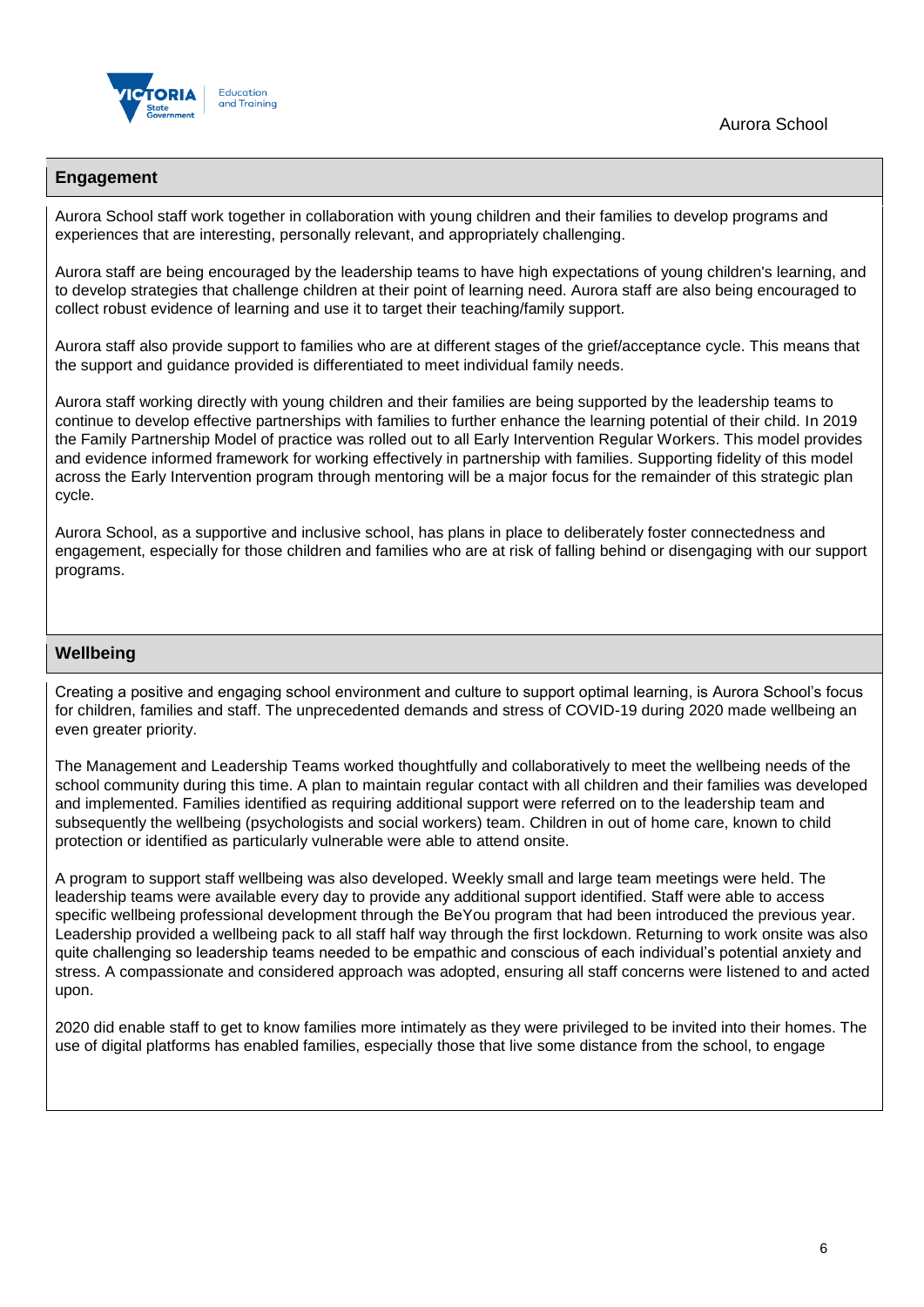

Aurora School

#### **Financial performance and position**

Aurora School maintained a very sound financial position throughout 2020. The Financial processes and Internal Controls at Aurora School are exemplary, Expenditure is constantly monitored and best value and prices are sourced. Aurora School continually aims to improve student outcomes by ensuring our children and staff are well resourced and supported.

With our building now being 15 years old, spending on improving and maintaining the building and equipment was our priority in 2020, and will continue to be for the next few years. We were also fortunate to receive an Inclusive Schools Grant (Round 5) at the end of 2019 to develop the Western Playground. This was due to commence in 2020, but due to COVID-19, the project has been postponed until mid-2021.

> **For more detailed information regarding our school please visit our website at [www.auroraschool.vic.edu.au](file:///C:/Users/08683665/Downloads/www.auroraschool.vic.edu.au)**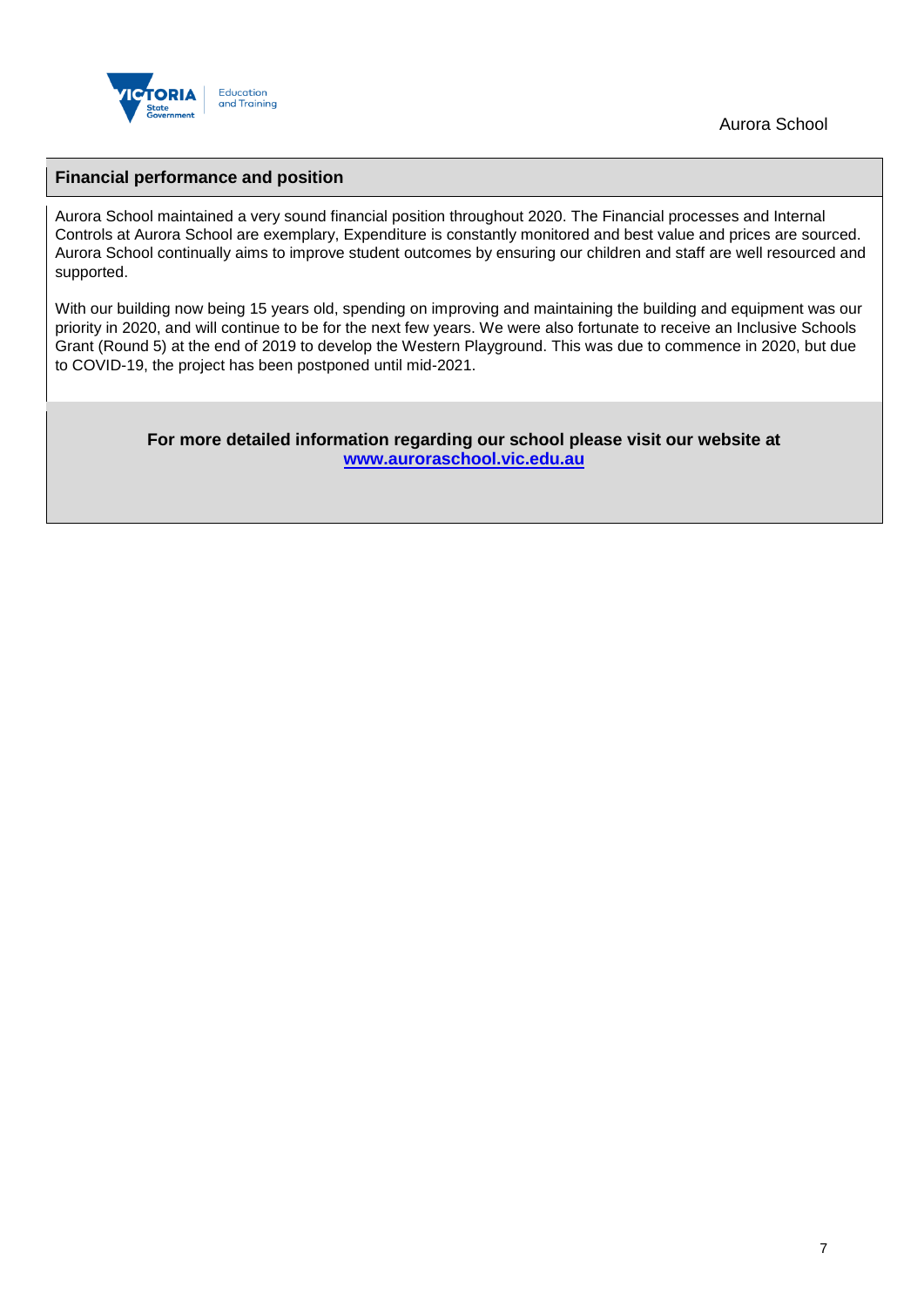

# **Performance Summary**

The Performance Summary for government schools provides an overview of how this school is contributing to the objectives of the Education State and how it compares to other Victorian Government schools.

All schools work in partnership with their school community to improve outcomes for children and young people. Sharing this information with parents and the wider school community helps to support community engagement in student learning, a key priority of the Framework for Improving Student Outcomes.

Refer to the 'How to read the Annual Report' section for help on how to interpret this report.

### SCHOOL PROFILE

#### **Enrolment Profile**

A total of 266 students were enrolled at this school in 2020, 120 female and 146 male.

4 percent of students had English as an additional language and 3 percent were Aboriginal or Torres Strait Islander.

#### **Overall Socio-Economic Profile**

The overall school's socio-economic profile is based on the school's Student Family Occupation and Education index (SFOE) which takes into account parents' occupations and education.

Possible socio-economic band values are: Low, Low-Medium, Medium and High.

This school's socio-economic band value is: Low

#### **Parent Satisfaction Summary**

The percent endorsement by parents on their school satisfaction level, as reported in the annual Parent Opinion Survey.

Percent endorsement indicates the percent of positive responses (agree or strongly agree) from parents who responded to the survey.



#### **School Staff Survey**

The percent endorsement by staff on School Climate, as reported in the annual School Staff Survey.

Percent endorsement indicates the percent of positive responses (agree or strongly agree) from staff who responded to the survey. Data is suppressed for schools with three or less respondents to the survey for confidentiality reasons.

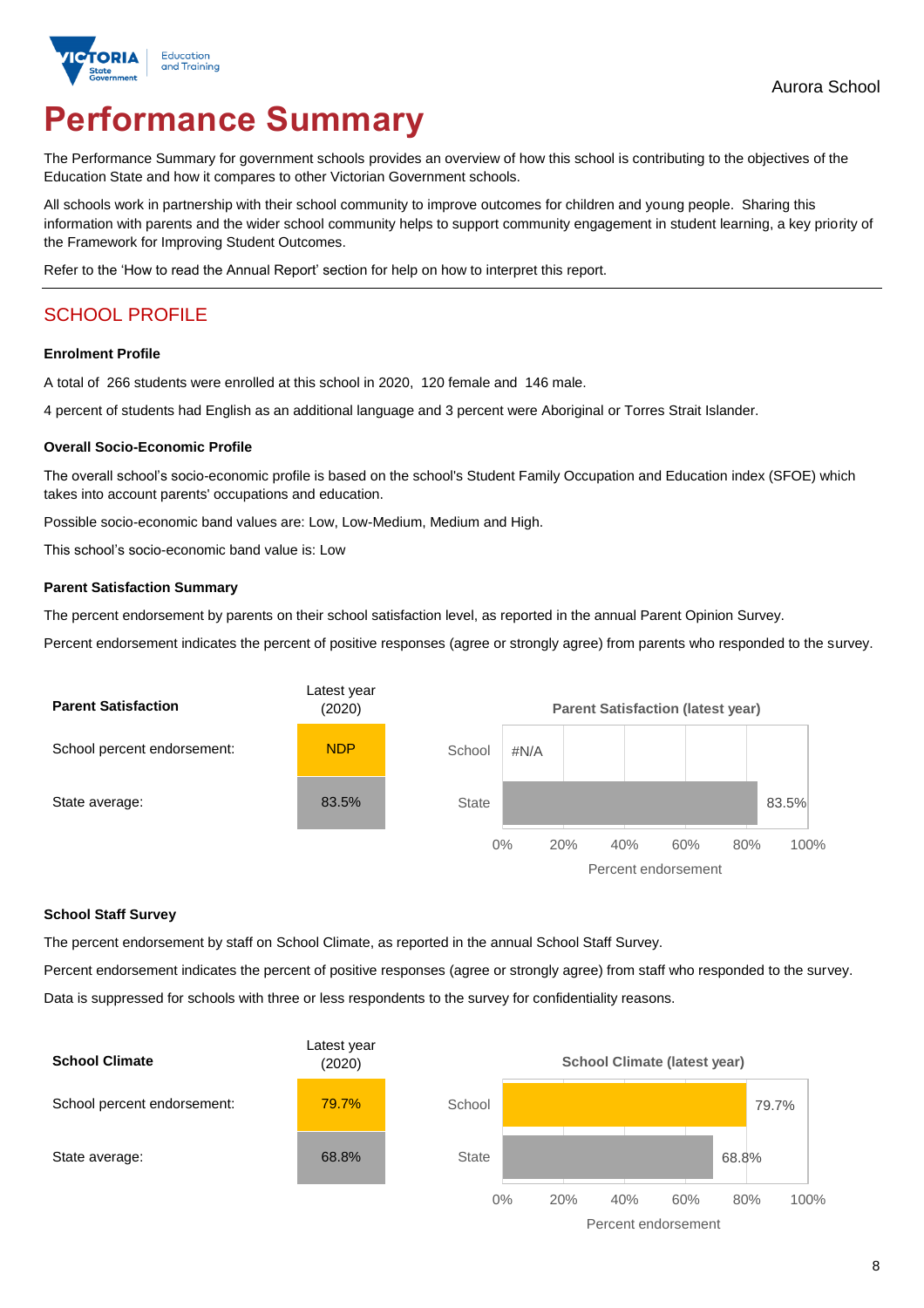

### ACHIEVEMENT

#### **Teacher Judgement of student achievement**

Percent of results at each achievement level in English and Mathematics.

#### **English**



#### **Mathematics**

| Achievement<br>Level | Latest year<br>(2020) |                   |              |       |       |       |                    | <b>Mathematics (Latest year)</b> |     |      |
|----------------------|-----------------------|-------------------|--------------|-------|-------|-------|--------------------|----------------------------------|-----|------|
| Α                    | <b>NDA</b>            |                   | Α            | $0\%$ |       |       |                    |                                  |     |      |
| B                    | 20.0%                 |                   | $\mathsf B$  |       |       | 20.0% |                    |                                  |     |      |
| C                    | 40.0%                 |                   | $\mathsf{C}$ |       |       |       | 40.0%              |                                  |     |      |
| D                    | 23.3%                 |                   | D            |       |       | 23.3% |                    |                                  |     |      |
| 0.5                  | 6.7%                  |                   | 0.5          |       | 6.7%  |       |                    |                                  |     |      |
| F to F.5             | 10.0%                 |                   | F to F.5     |       | 10.0% |       |                    |                                  |     |      |
| 1 to 1.5             | <b>NDA</b>            |                   | 1 to 1.5     | $0\%$ |       |       |                    |                                  |     |      |
| 2 to 2.5             | <b>NDA</b>            |                   | 2 to 2.5     | 0%    |       |       |                    |                                  |     |      |
| 3 to 3.5             | <b>NDA</b>            | Achievement Level | 3 to 3.5     | $0\%$ |       |       |                    |                                  |     |      |
| 4 to 4.5             | <b>NDA</b>            |                   | 4 to 4.5     | $0\%$ |       |       |                    |                                  |     |      |
| 5 to 5.5             | <b>NDA</b>            |                   | 5 to 5.5     | $0\%$ |       |       |                    |                                  |     |      |
| 6 to 6.5             | <b>NDA</b>            |                   | 6 to 6.5     | $0\%$ |       |       |                    |                                  |     |      |
| 7 to 7.5             | <b>NDA</b>            |                   | 7 to 7.5     | $0\%$ |       |       |                    |                                  |     |      |
| 8 to 8.5             | <b>NDA</b>            |                   | 8 to 8.5     | $0\%$ |       |       |                    |                                  |     |      |
| 9 to 9.5             | <b>NDA</b>            |                   | 9 to 9.5     | 0%    |       |       |                    |                                  |     |      |
| 10 to 10.5           | <b>NDA</b>            |                   | 10 to 10.5   | $0\%$ |       |       |                    |                                  |     |      |
| 11 to 11.5           | <b>NDA</b>            |                   | 11 to 11.5   | $0\%$ |       |       |                    |                                  |     |      |
| <b>NA</b>            | <b>NDA</b>            |                   | <b>NA</b>    | $0\%$ |       |       |                    |                                  |     |      |
|                      |                       |                   |              | $0\%$ |       | 20%   | 40%                | 60%                              | 80% | 100% |
|                      |                       |                   |              |       |       |       | Percent of results |                                  |     |      |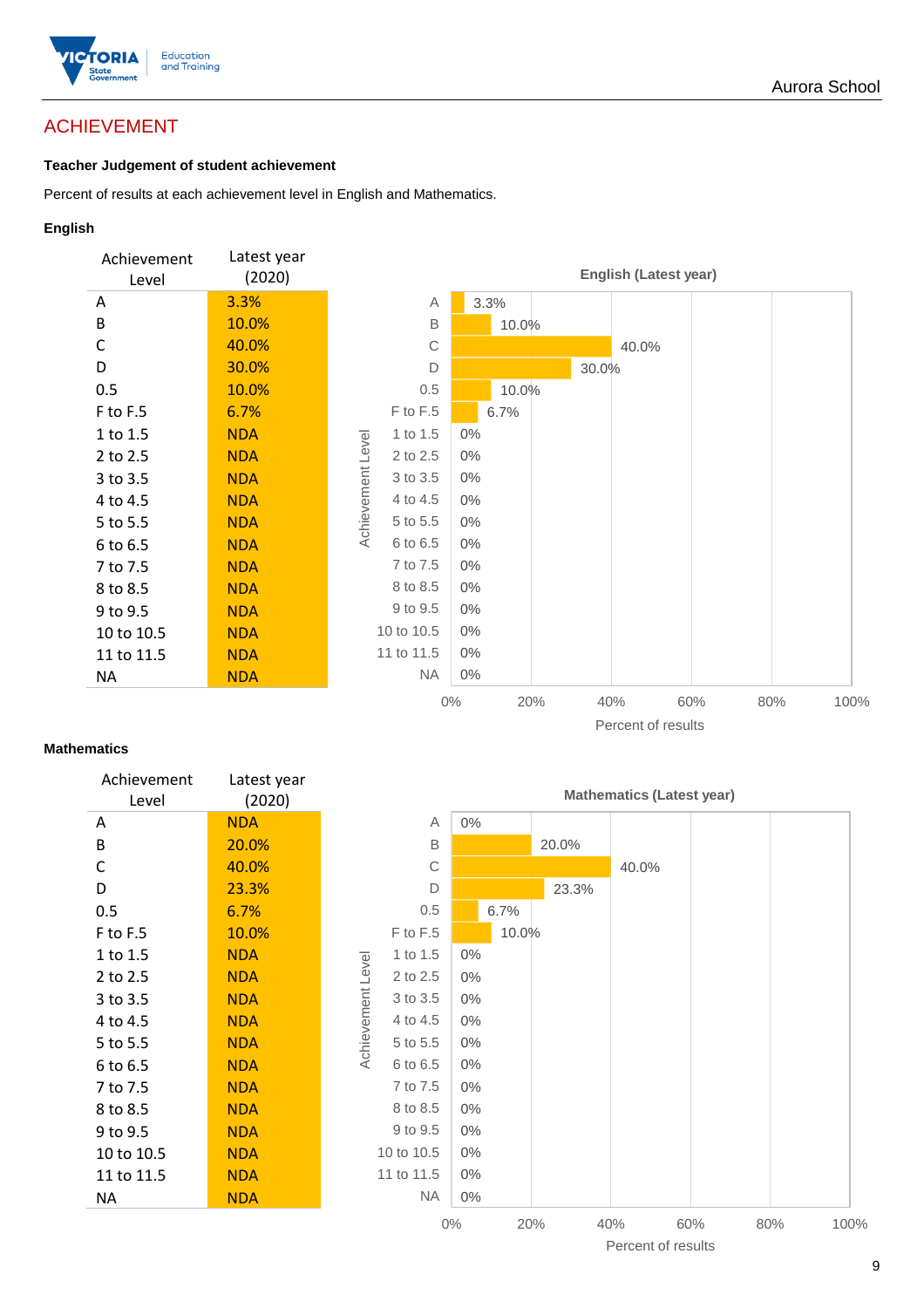

## ENGAGEMENT

#### **Average Number of Student Absence Days**

Absence from school can impact on students' learning. Common reasons for non-attendance include illness and extended family holidays. Absence data in 2020 may have been influenced by local processes and procedures adopted in response to remote and flexible learning.

| <b>Student Absence</b>                 | 2017 | 2018 | 2019 | 2020 | 4-vear<br>average |
|----------------------------------------|------|------|------|------|-------------------|
| School average number of absence days: | 4.9  | 5.1  | 3.9  |      | 3.9               |

#### **Students exiting to further studies or full-time employment**

Percentage of students going on to further studies or full-time employment.

Note: This measure refers to data from the previous calendar year. Data excludes destinations recorded as 'Unknown'.

| <b>Student Exits</b>                                      | 2017      | 2018      | 2019      | 2020      | 4-vear<br>average |
|-----------------------------------------------------------|-----------|-----------|-----------|-----------|-------------------|
| School percent of students with positive<br>destinations: | $100.0\%$ | $100.0\%$ | $100.0\%$ | $100.0\%$ | $100.0\%$         |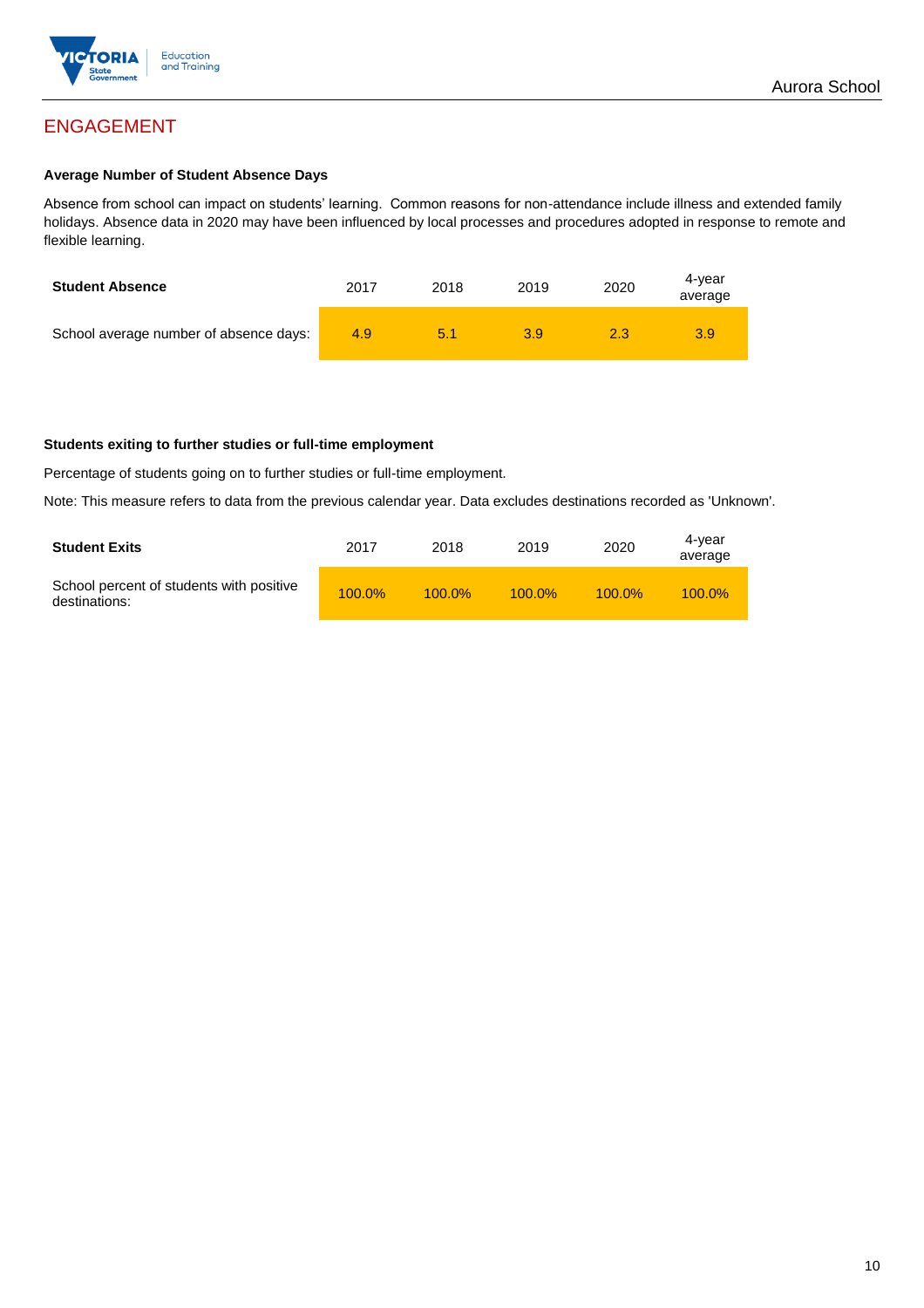

# **Financial Performance and Position**

FINANCIAL PERFORMANCE - OPERATING STATEMENT SUMMARY FOR THE YEAR ENDING 31 DECEMBER, 2020

| <b>Revenue</b>                  | <b>Actual</b> |
|---------------------------------|---------------|
| <b>Student Resource Package</b> | \$5,059,052   |
| Government Provided DET Grants  | \$724,132     |
| Government Grants Commonwealth  | \$1,500       |
| Government Grants State         | \$20,355      |
| <b>Revenue Other</b>            | \$90,438      |
| <b>Locally Raised Funds</b>     | \$36,864      |
| <b>Capital Grants</b>           | <b>NDA</b>    |
| <b>Total Operating Revenue</b>  | \$5,932,341   |

| Equity <sup>1</sup>                                 | <b>Actual</b> |
|-----------------------------------------------------|---------------|
| Equity (Social Disadvantage)                        | \$5,802       |
| Equity (Catch Up)                                   | <b>NDA</b>    |
| <b>Transition Funding</b>                           | <b>NDA</b>    |
| Equity (Social Disadvantage - Extraordinary Growth) | <b>NDA</b>    |
| <b>Equity Total</b>                                 | \$5,802       |

| <b>Expenditure</b>                    | <b>Actual</b> |
|---------------------------------------|---------------|
| Student Resource Package <sup>2</sup> | \$5,072,325   |
| Adjustments                           | <b>NDA</b>    |
| <b>Books &amp; Publications</b>       | \$222         |
| Camps/Excursions/Activities           | \$777         |
| <b>Communication Costs</b>            | \$24,058      |
| Consumables                           | \$78,709      |
| Miscellaneous Expense <sup>3</sup>    | \$18,728      |
| <b>Professional Development</b>       | \$4,267       |
| Equipment/Maintenance/Hire            | \$92,573      |
| <b>Property Services</b>              | \$128,002     |
| Salaries & Allowances <sup>4</sup>    | \$104,461     |
| <b>Support Services</b>               | \$51,077      |
| Trading & Fundraising                 | \$6,590       |
| Motor Vehicle Expenses                | \$28,972      |
| Travel & Subsistence                  | \$7,613       |
| <b>Utilities</b>                      | \$57,395      |
| <b>Total Operating Expenditure</b>    | \$5,675,770   |
| <b>Net Operating Surplus/-Deficit</b> | \$256,571     |
| <b>Asset Acquisitions</b>             | \$147,033     |

(1) The equity funding reported above is a subset of the overall revenue reported by the school.

(2) Student Resource Package Expenditure figures are as of 02 Mar 2021 and are subject to change during the reconciliation process.

(3) Miscellaneous Expenses include bank charges, administration expenses, insurance and taxation charges.

(4) Salaries and Allowances refers to school-level payroll.